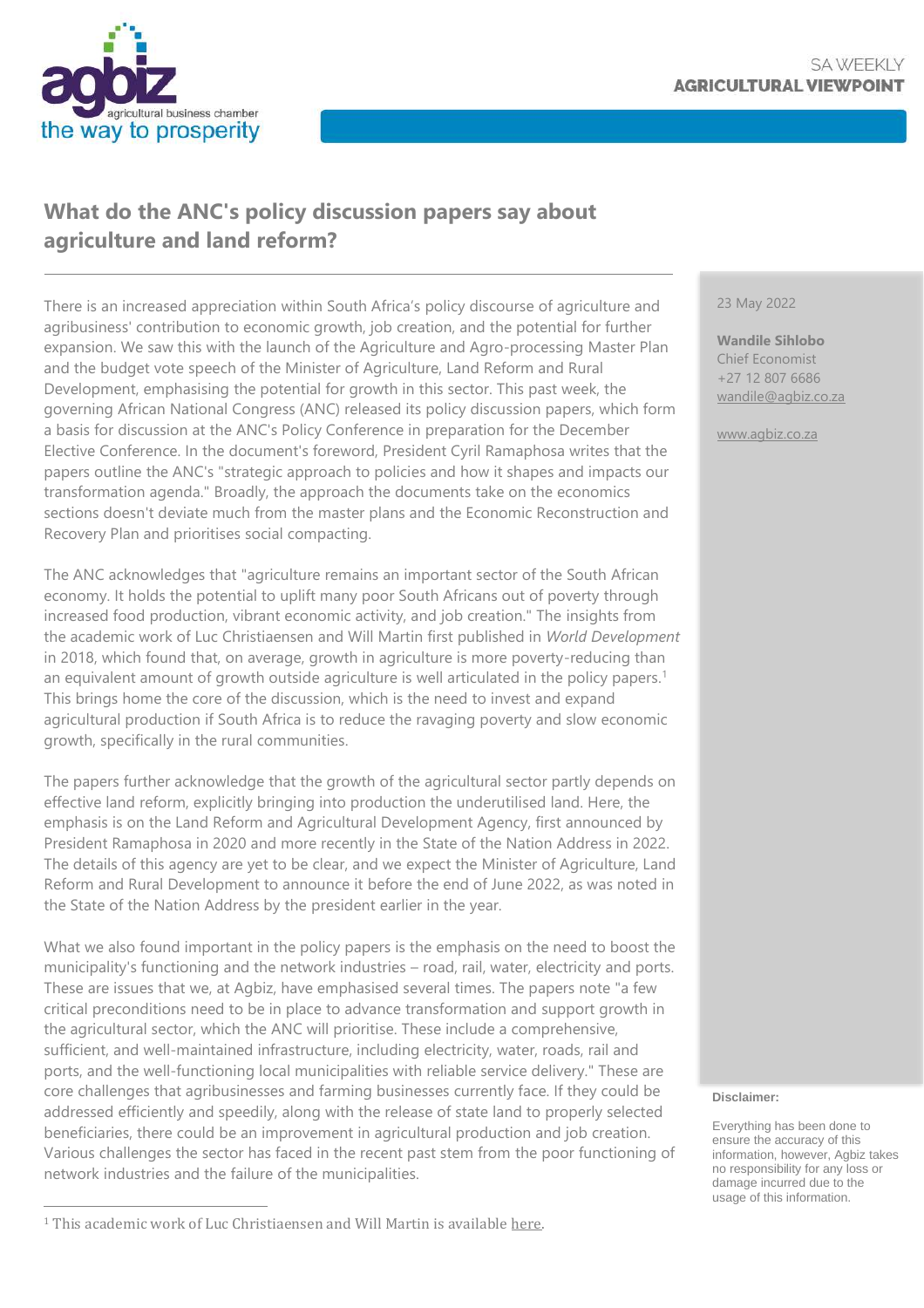The agriculture and land reform section of the discussion paper focuses on rural development, which is rightly acknowledged as multi-dimensional, encompassing the improved provision of services and opportunities, better infrastructure; social cohesion; and adequate government provision for the vulnerable groups in society. Here again, the challenge of deteriorating infrastructure remains a major hindrance, and if improved, along with municipality governance and service delivery, the rural economy would be vibrant. The agricultural sector, fishing, aquaculture, mining, and tourism are among the key industries that would function better with improved infrastructure and deliver the growth and job creation needed.

Overall, our assessment of these policy discussion papers, specifically the agriculture, land reform and rural development section, is that they are sound and speak to the core issues constraining growth in agriculture. However, we are disappointed that the "land donations" idea that was floated in the media a few weeks back doesn't surface in the papers, as we believe that it would be an additional instrument to accelerate land reform. Perhaps, the Land Reform and Agricultural Development Agency will add this as one of its instruments even if it doesn't feature in national policy discussions. Importantly, these are not final policies that the ANC has taken but rather some of the points to be discussed at the policy conference. We hope that this thoughtful approach to agriculture, land reform and rural development prevails during the policy conference. It presents a positive change from the ambiguous agriculture policy the ANC has maintained in the recent past and begins to address primary issues that would drive inclusive growth in the sector.<sup>2</sup> Beyond the policy discussion, a lot will depend on the implementation, but it will take time of the ideas in these policy discussion papers to be debated, adopted as policy resolutions and then be translated into a government policy and a lot could change along the way. Nonetheless, we are encouraged by the tone of these policy discussion papers and the set of issues they focus on.

## **Weekly highlights**

### **The rising global food security concerns**

The big stories in the global media this past weekend, such as the cover story of *The Economist* magazine, were on the potential global food crisis.<sup>3</sup> The effects of the Russia-Ukraine war on grains and oilseeds markets, along with the ban on exports of wheat and palm oil by India and Indonesia, respectively, added to the anxiety in the markets. Additionally, we are watching closely the concerns about the 2022/23 global grains and oilseeds supply amid dryness in parts of the US, and Europe, along with fears that higher fertiliser prices could prompt some farmers to reduce their usage and all that will have consequences for yields at the end of the season.

Within the African continent, which is typically a net importer of roughly US\$80 billion of food and agricultural products a year, the challenge is severe. In the East Africa region, the conflict in regions of Ethiopia, for instance, had already displaced farmers and resulted in food insecurity worries.<sup>4</sup> The drought in the region, leading to potentially poor harvest in Kenya, among other countries, was an additional pre-existing challenge which will now be exacerbated by the Russia-Ukraine war disruption on grains and oilseeds, along with fertiliser and fuel prices.

 $2$  By ambiguous, we are specifically referring to some statements made in the ANC's  $54<sup>th</sup>$ Conference paper. See [here.](https://cisp.cachefly.net/assets/articles/attachments/73640_54th_national_conference_report.pdf)

<sup>&</sup>lt;sup>3</sup> The Economist cover story, titled, "The coming food catastrophe" is available [here.](https://www.economist.com/weeklyedition/2022-05-21)

<sup>4</sup> More information on how conflict has affected farmers in Ethiopia is available [here.](https://www.downtoearth.org.in/blog/africa/how-ethiopia-s-conflict-has-affected-farming-in-tigray-78597)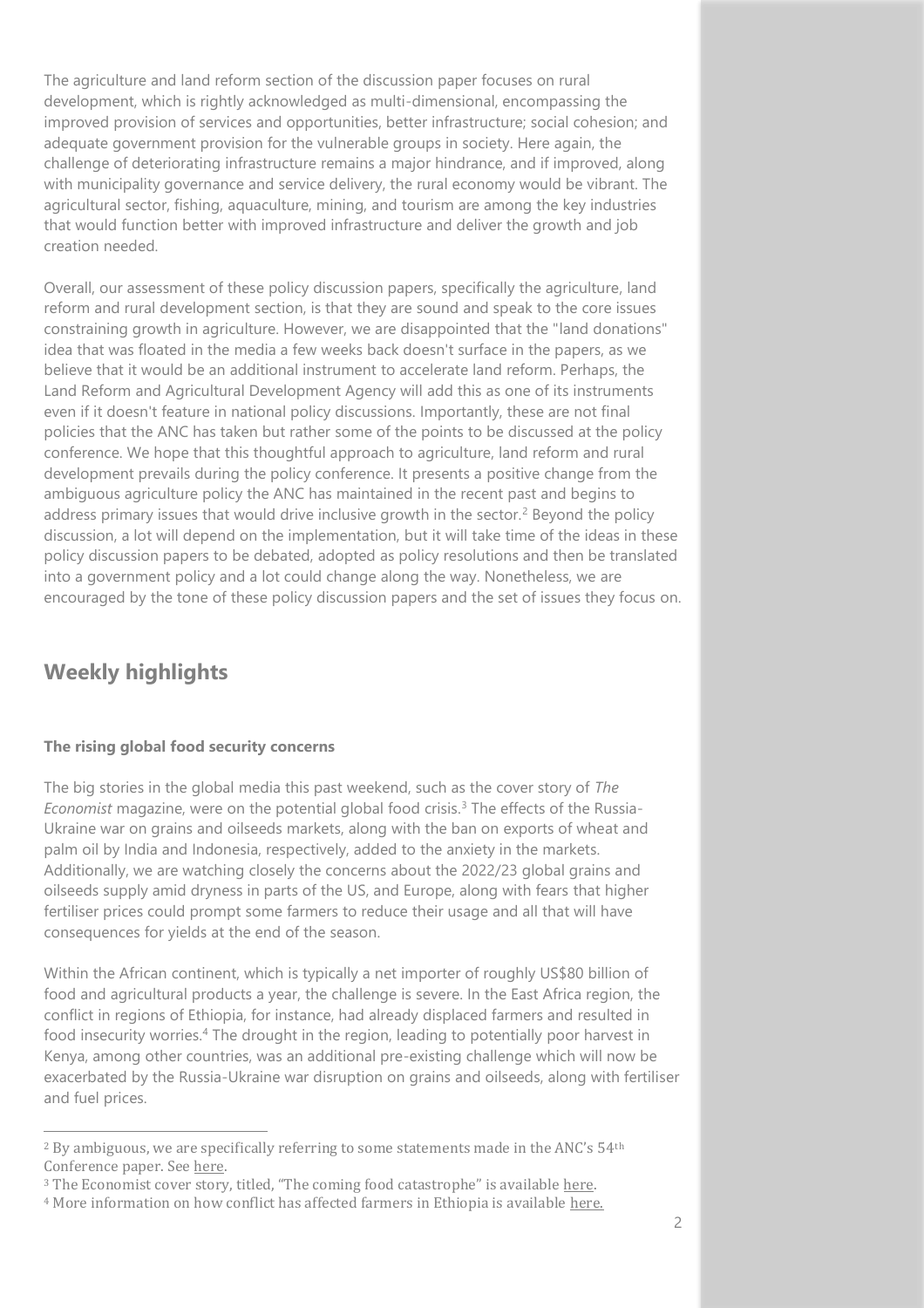Here in South Africa, the picture is slightly different from most African countries, at least from the food availability perspective. We don't foresee a shortage of food supplies. The major impact of the disruptions in global agricultural markets will mainly be through price transmissions. South Africa is generally a net exporter of food and agricultural products and has had sizable harvests in the past few years, with an expected good crop in the 2021/22 season. The primary major food staples the country imports are wheat, rice, palm oil and poultry products. From discussions with major importers of these products, we believe that the country has secured sufficient supplies to last for some time.

In the case of the domestic food prices, which are a major risk, the picture remains mixed within the food basket. For example, the data released by Statistics South Africa this past week showed that the country's consumer food price inflation decelerated to 6,3% y/y in April 2022 from 6,6% y/y in the previous month. This is on the back of relatively softer price increases in meat; milk, eggs and cheese; and vegetables.

These data are roughly within our expectations, and the food products price variation will likely persist in the coming months. In other words, fruit; vegetables; milk, eggs and cheese; and to a lesser extent, meat, could see softer price increases in the coming months. Meanwhile, grain-related products and oils and fats could register notable price increases. This will mirror the price movements we are currently observing in the agricultural markets.

For example, since the war in Ukraine began and disrupted the global grains market, the agricultural commodity prices have increased significantly, with the FAO's Global Food Price Index in April averaging 158 points, which is up 30% y/y, coming from a record high seen in March. But the recent ban on palm oil exports by Indonesia, the ban on wheat exports by India, and the expected lower wheat harvest in the 2022/23 production season had since added renewed upside pressures to agricultural commodity prices. These will likely reflect on the FAO's Global Food Price Index update to be released on 03 June 2022. As interlinked to the global agricultural markets, South Africa has also experienced increased agricultural commodity prices. The resulting observation of these developments is a potential uptick in the cereals, and oil and fat products prices in the consumer food price inflation basket. The additional upside risk to the domestic market is also the rise in fuel prices.

In the case of fruits and vegetables, South Africa has a sizable harvest, and the disruption in fruit exports within the Black Sea region could also add downward pressure on domestic prices; hence we hold a generally favourable view of these product price directions for the coming months. The one essential product whose price trend remains uncertain is meat. The recent outbreaks of foot-and-mouth disease have led to the temporary closure of some key export markets for the red meat industry, thus adding downward pressure on prices. Conversely, there are fears of a potential increase in poultry product prices, which could lessen the benefit of softer red meat prices.

Overall, various factors in the food market all push in opposing directions in the short term. With that said, we believe that South Africa's consumer food price inflation could average 6,0% y/y in 2022 (from 6,5% in 2021). The base effects, along with meat, fruits and vegetables, will likely provide a constructive price inflation path ahead.

In essence, South Africa has its fair share of challenges regarding food security, but the conditions here at home are not as dire as what is expected in some regions of the world. The story of "The coming food catastrophe", as *The Economist* magazine puts it this week, might be a reality for many parts of the world, but we seem to be well cushioned against it, at least from a national level, in the near term. There are, of course, severe cases of food insecurity in South Africa, which are the results not only of higher food prices but the general absence of household income. This is a question of socio-economic policy, not merely agriculture and the food industry.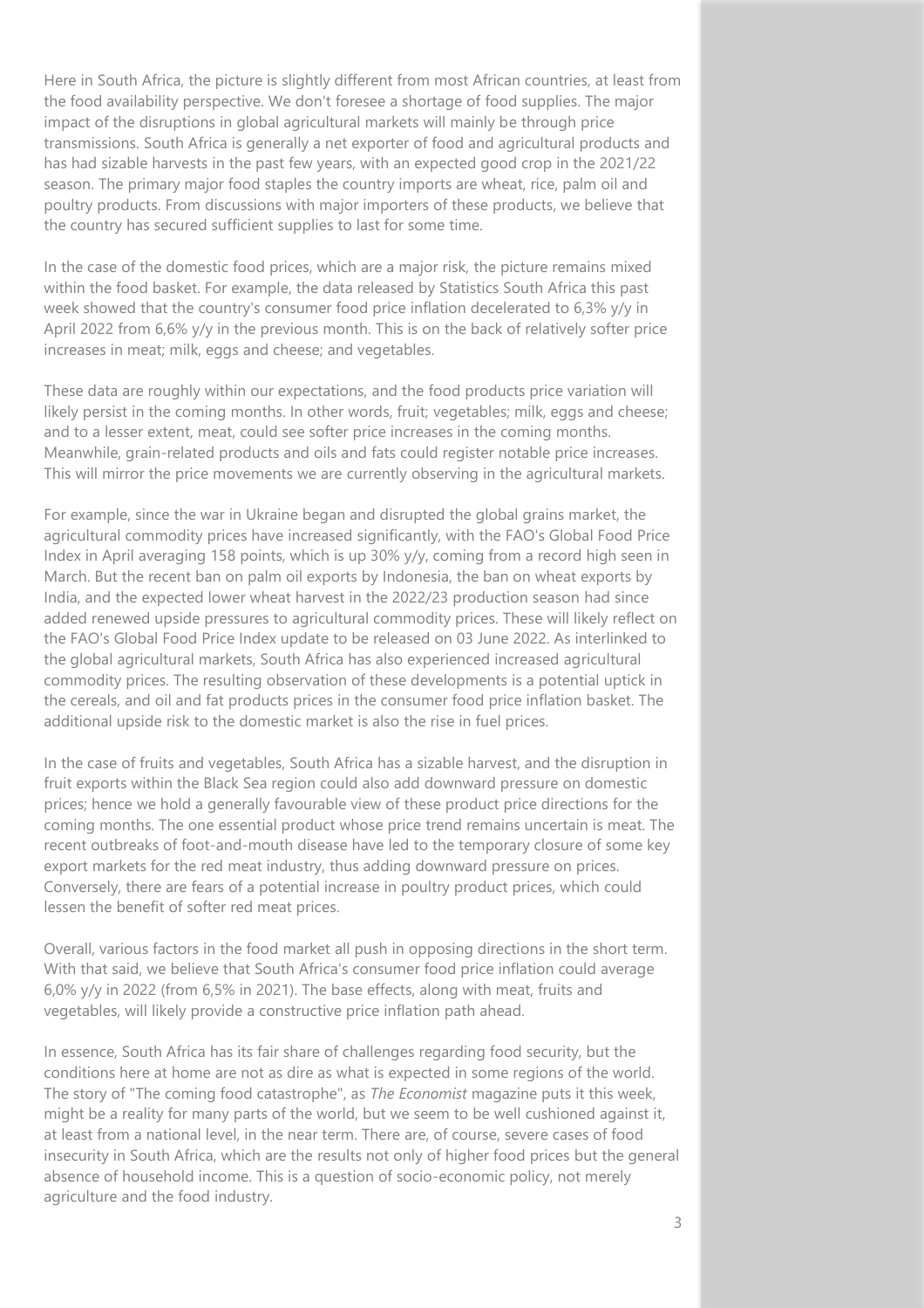**Exhibit 1: SA consumer food price inflation**



Source: Stats SA and Agbiz Research

### **Data releases this week**

We start this week focusing on global data release; today, the United States Department of Agriculture (USDA) will publish its weekly **US Crop Progress** data. In the previous release, in the week of 15 May 2022, maize and soybean plantings were still behind the 2021 pace because of dryness in some regions of the US. For example, about 48% of the US maize hectares had been planted compared with 78% on 15 May 2021. Moreover, 30% of the soybeans had been planted compared with 58% in the corresponding period last year. On Thursday, the USDA will release the **US Weekly Export Sales** data.

Domestically, on Thursday, SAGIS will publish the **Weekly Grain Trade** data for the week of 20 May. In the previous release on 13 May, which was the second week of South Africa's 2022/23 maize marketing year, the weekly exports amounted to 67 093 tonnes. The key markets were Taiwan, Portugal and the Southern Africa region. This brought the total 2022/23 exports at 130 340 tonnes out of the seasonal export forecast of 3,2 million tonnes. This is slightly down from 4,1 million tonnes the past season due to an expected reduction in the harvest.

South Africa is a net importer of wheat, and 13 May was the 33rd week of the 2021/22 marketing year. The total imports are now at 1,01 million tonnes out of the seasonal import forecast of 1,48 million tonnes (slightly below the 2020/21 marketing year imports of 1,51 million tonnes because of a large domestic harvest).

Also on Thursday, Statistics South Africa will release the **Producer Price Index (PPI)** data for April 2022. In these data, we will focus on the food and agriculture categories.